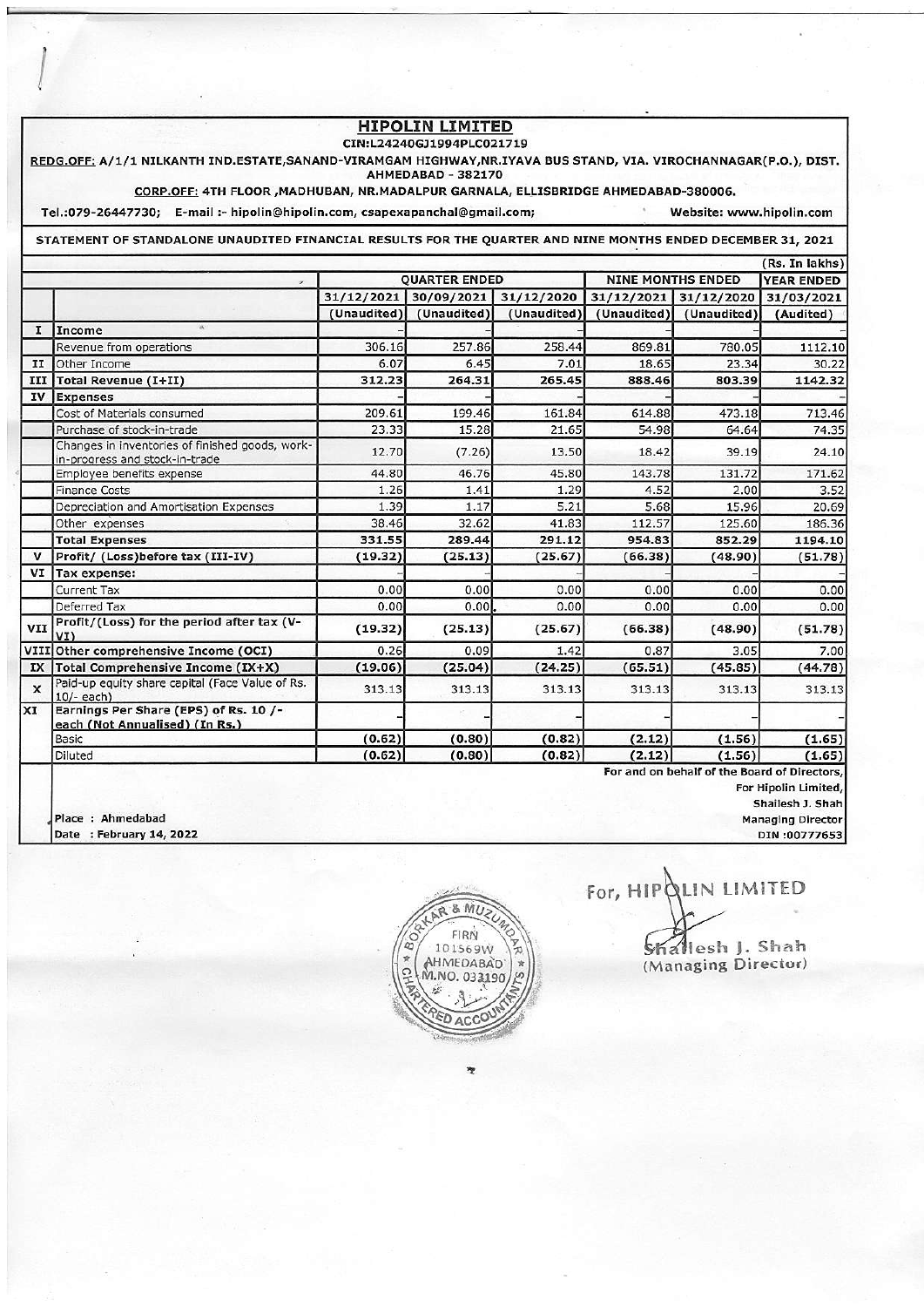| Notes:         |                                                                                                                                                                                                                                                                                                                                                                                                                                        |  |  |  |  |  |
|----------------|----------------------------------------------------------------------------------------------------------------------------------------------------------------------------------------------------------------------------------------------------------------------------------------------------------------------------------------------------------------------------------------------------------------------------------------|--|--|--|--|--|
| $\mathbf{1}$   | The above unaudited standalone financial results as reviewed by Audit Committee are subsequently approved by the Board of Directors at their meeting<br>held on February 14, 2022. The Statutory Auditors have performed limited review of Company's unaudited standalone financial results for the quarter<br>and nine months ended December 31, 2021.                                                                                |  |  |  |  |  |
| $\overline{2}$ | The unaudited standalone financial results of the Company have been prepared in accordance with Indian Accounting Standards ('Ind AS') prescribed<br>under Section 133 of the Companies Act, 2013 read with the relevant rules issued thereunder and in terms of the Regulation 33 of the SEBI (Listing<br>Obligations and Disclosure Requirements) Regulations, 2015, as amended.                                                     |  |  |  |  |  |
| 3              | The Company is engaged in the business of manufacting 'Detergent Powder and Cake'. As such the Company's business falls within a single business<br>segment of Detergent Powder and Cake, in context of Ind AS 108- Operating Segment.                                                                                                                                                                                                 |  |  |  |  |  |
| 4              | The Indian parliament has approved the Code on Social Securities, 2020(Code) which may likely impact the contributions made by the company<br>towards Provident Fund and Gratuity. The Company will assess the impact and its evaluation once the corresponding rules are notified and will give<br>appropriate impact in the financial results in the period in which the Code becomes effective and the relevant rules are notified. |  |  |  |  |  |
| 5              | The Global pandemic Covid-19 continues. The business of the Company was partially affected during the quarter and nine months ended but impact is<br>insignificant. The Company does not foresee any major impact on net realizabte value of its current assets. However, the Company would continue to<br>monitor any material changes due to future economic conditions and their consequential impact on the financial results.     |  |  |  |  |  |
| 6              | The figures for the previous periods have been regrouped/recast, wherever necessary, to make them comparable with the figures for the current<br>period.                                                                                                                                                                                                                                                                               |  |  |  |  |  |
| $\overline{ }$ | Investor can view the standalone unaudited financial results of the Company for the quarter and nine months ended December 31, 2021 on the<br>Company's website www.hipolin.com or on the website of the BSE www.bseindia.com.                                                                                                                                                                                                         |  |  |  |  |  |
|                | For and on behalf of the Board of Directors,                                                                                                                                                                                                                                                                                                                                                                                           |  |  |  |  |  |
|                | For Hipolin Limited,                                                                                                                                                                                                                                                                                                                                                                                                                   |  |  |  |  |  |
|                | Shailesh J. Shah                                                                                                                                                                                                                                                                                                                                                                                                                       |  |  |  |  |  |
|                | <b>Managing Director</b>                                                                                                                                                                                                                                                                                                                                                                                                               |  |  |  |  |  |
|                | Place: Ahmedabad<br>DIN: 00777653                                                                                                                                                                                                                                                                                                                                                                                                      |  |  |  |  |  |
|                | Date: February 14, 2022                                                                                                                                                                                                                                                                                                                                                                                                                |  |  |  |  |  |



For, HIPOLIN LIMITED Shailesh J. Shah<br>(Managing Director)